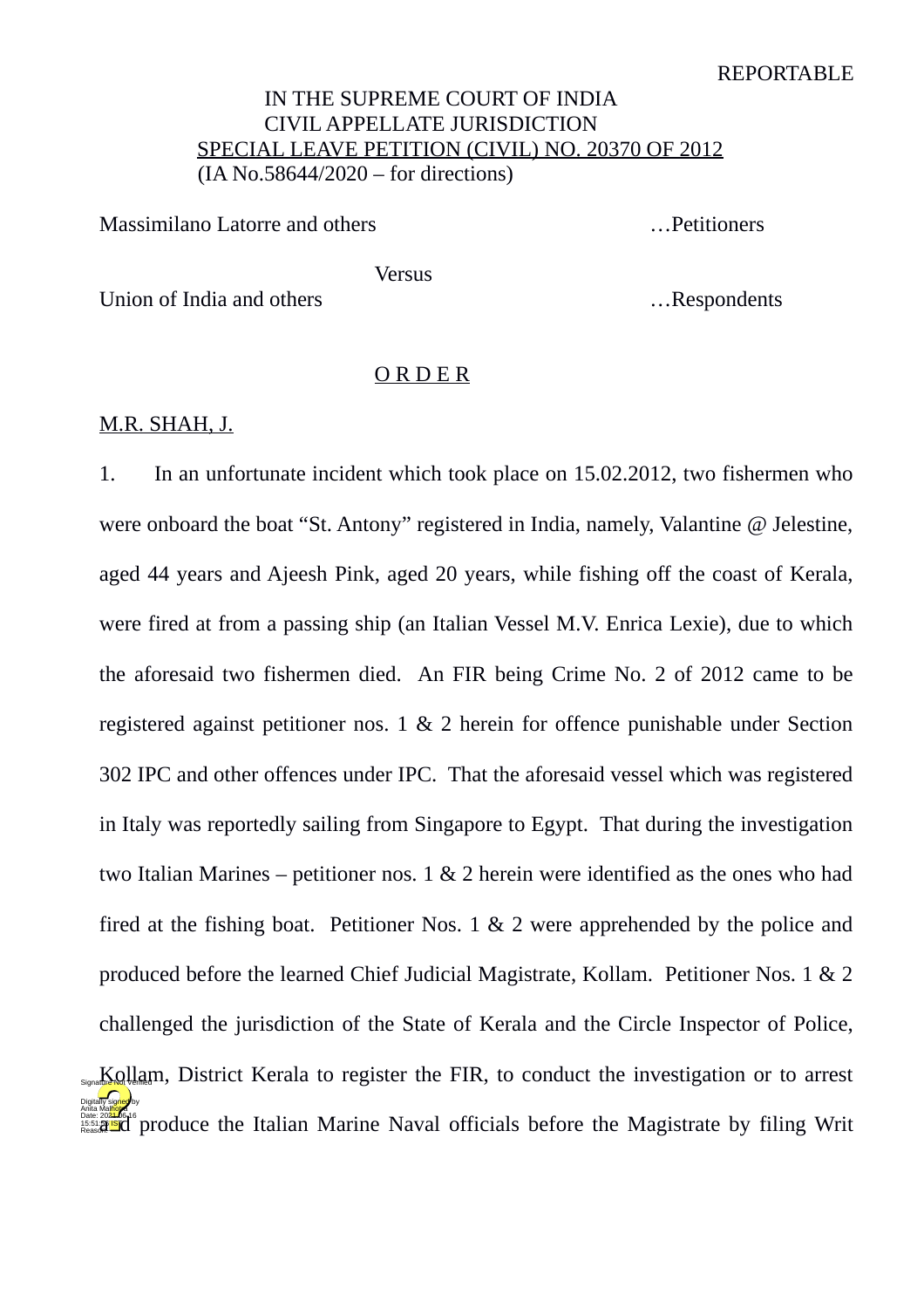Petition No. 4542 of 2012 before the High Court of Kerala at Ernakulam. That the petitioners filed Writ Petition No. 135 of 2012 under Article 32 of the Constitution of India before this Court seeking directions to respondent no.1 to take all steps to secure the interest of petitioner nos. 1 & 2 herein – Italian Military Naval officials and makeover their interest to petitioner no. 3 herein. That petitioner no.3 herein – Republic of Italy made ex-gratia payment of compensation to the legal heirs of the deceased persons in the month of April, 2012. This Court also passed an order in S.L.P.(Civil) No. 11942 of 2012 dated 2.5.2012 allowing the vessel to sail away, subject to certain terms and conditions along with all 24 crew members. Vide order dated 9.5.2012, this Court in Article 32 writ petition passed an order directing the State of Kerala to consider the representation of the Republic of Italy concerning the shifting of petitioner nos.  $1 \& 2$  Military Naval officials to a safe house. Thereafter chargesheet came to be filed against petitioner nos. 1 & 2 herein on 18.05.2012 for the offences punishable under Sections 302, 307, 427, 34 of the Indian Penal Code and Section 3 of Suppression of Unlawful Activities Act. The learned Chief Judicial Magistrate committed the case to the learned Court of Sessions, Kollam. Thereafter, by the impugned judgment and order dated 29.05.2012, the learned Single Judge of the High Court dismissed Writ Petition No. 4542 of 2012, inter alia, upholding the assumption of the jurisdiction by the State of Kerala and the concerned Circle Inspector of Police at Kollam.

2. Feeling aggrieved and dissatisfied with the impugned judgment and order passed by the High Court of Kerala at Ernakulam in dismissing Writ Petition No. 4542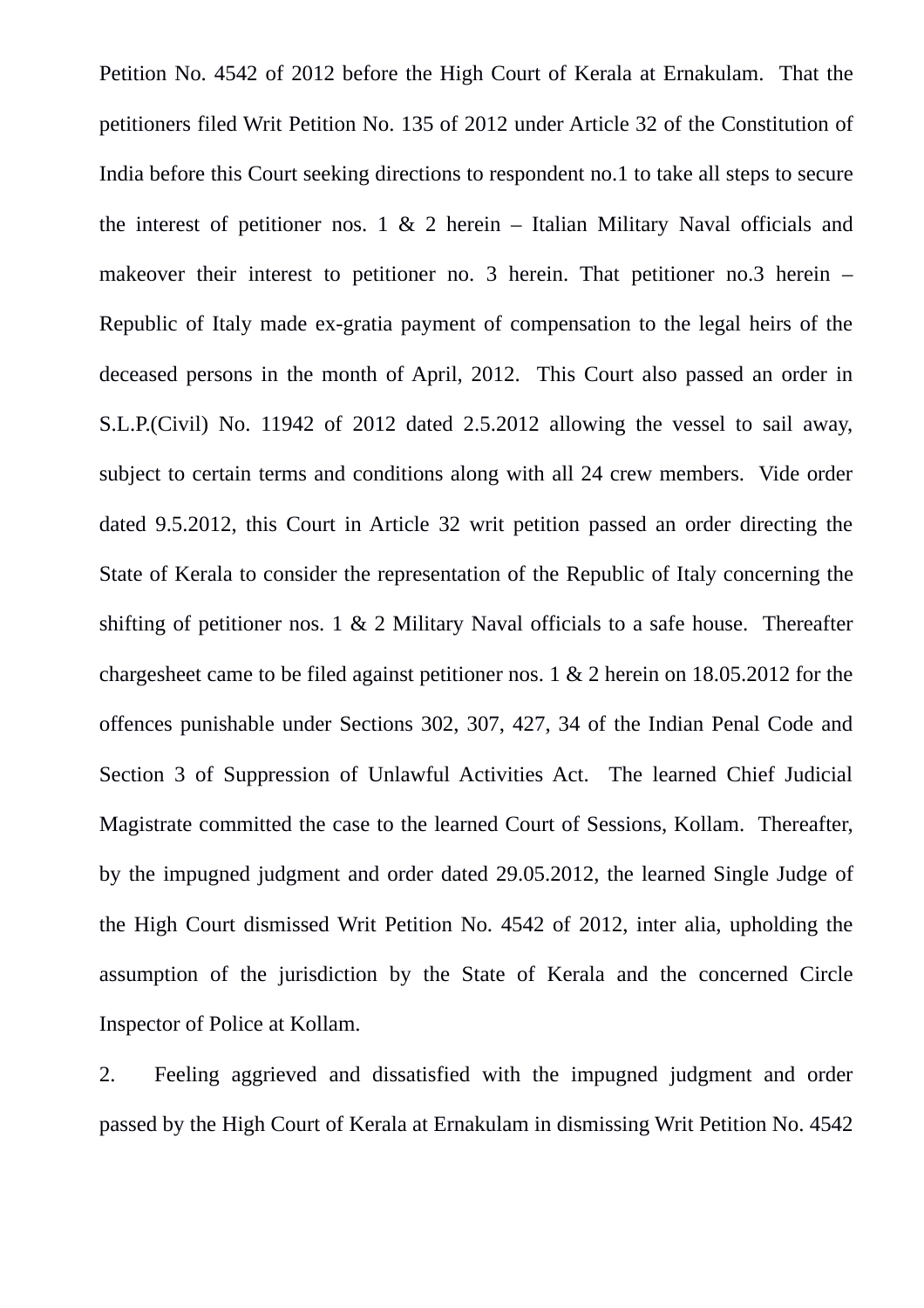of 2012, the chargesheeted accused – Italian Marine officials and the Republic of Italy have preferred the present special leave petition.

3. It is the case of the petitioners that India and Italy having signed and ratified the 1982 United Nationals Convention on the Law of the Sea (UNCLOS) agreed to settle the dispute concerning the incident in question, in terms of the binding dispute resolution mechanism provided under Annex VII of the UNCLOS.

In consequence of the Provisional Measures Order dated 24 August 2015 passed by the International Tribunal for the Law of the Sea (ITLOS) requiring both Italy and India to suspend all court proceedings, this Court by its order dated 26.08.2015, as modified by order dated 2.9.2015, recording the agreement of both the parties, stayed till further orders all proceedings in the pending matters. By its order dated 6.3.2017, this Court required that the award passed by the Arbitral Tribunal constituted under Annex VII of the UNCLOS be placed on the record of this Court. That thereafter Annex VII Arbitral Tribunal has delivered its award dated 21.05.2020, importantly the Arbitral Tribunal in its award dated 21.05.2020 has duly recorded Republic of Italy's commitment that following the award, Italy will resume its criminal investigation in the events of 15.02.2012 and that both India and Italy will cooperate with each other in pursuit of that investigation. That under the award, the Republic of Italy had agreed to the amount of INR 100,000,000 (INR 100 million) to be paid by Italy as total compensation under all the four heads of compensable loss identified by the Arbitral Tribunal's award, excluding the amount of INR 21.7 million already paid by Italy to the families of the victims. It appears that during the course of the proceedings, the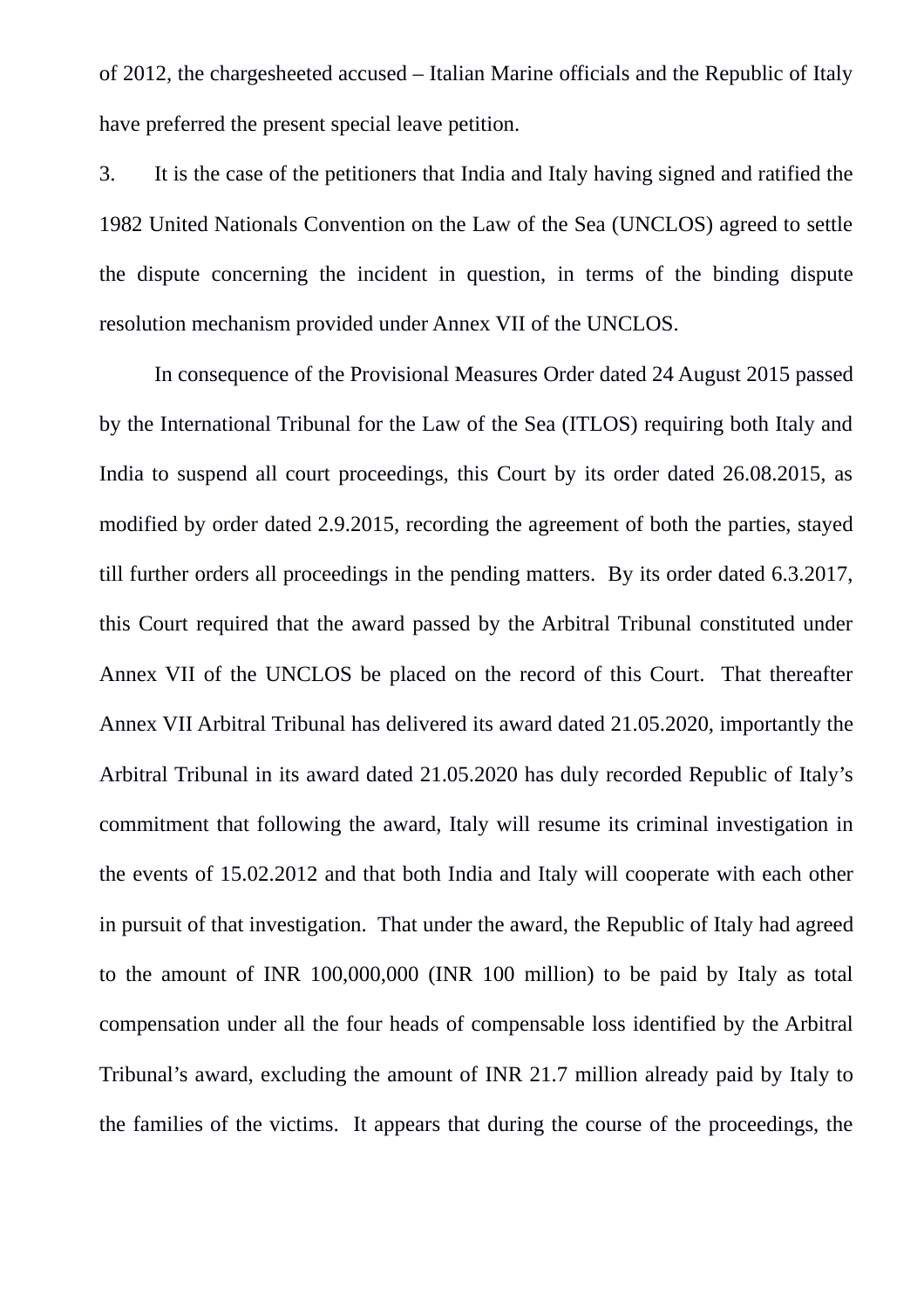Ministry of External Affairs, Government of India vide its Note Verbale No. WI(A)/415/06/2012 dated 26.11.2020 emphasised the implementation of the award dated 21.05.2020 of the Arbitral Tribunal constituted under Annex VII of the 1982 UNCLOS concerning the incident in question.

4. The Union of India has filed I.A. No. 58644 of 2020 for an appropriate direction to dispose of the proceedings in conformity with the award dated 21.05.2020. The aforesaid application came up for hearing before this Court on 9.4.2021. Learned counsel appearing on behalf of the Republic of Italy submitted that amount of compensation payable in terms of the award dated 21.05.2020 will be deposited by the Republic of Italy with the Union of India in the particular account to be specified by the Ministry of External Affairs. This Court directed that after the amount is received by the Union of India, the same shall be deposited in this Court within a period of one week. It is reported that thereafter the Republic of Italy deposited the amount of Rs.10,00,00,000/- (Rupees Ten Crores only) with the Republic of India. It is reported that thereafter the Union of India has transferred a sum of Rs. 10,00,00,000/- (Rupees Ten Crores only) into the bank account of the Registry of this Court. That pursuant to the order passed by this Court, the heirs of the deceased fishermen are also impleaded in the present proceedings. The Government of Kerala has also placed on record the letter addressed to the Foreign Secretary of Ministry of External Affairs, Union of India that the Government of Kerala have consulted the dependents/victims of the Enrica Lexie incident through the District Collectors concerned and informed that the Italian Government has offered a compensation of Rs. ten crores out of which State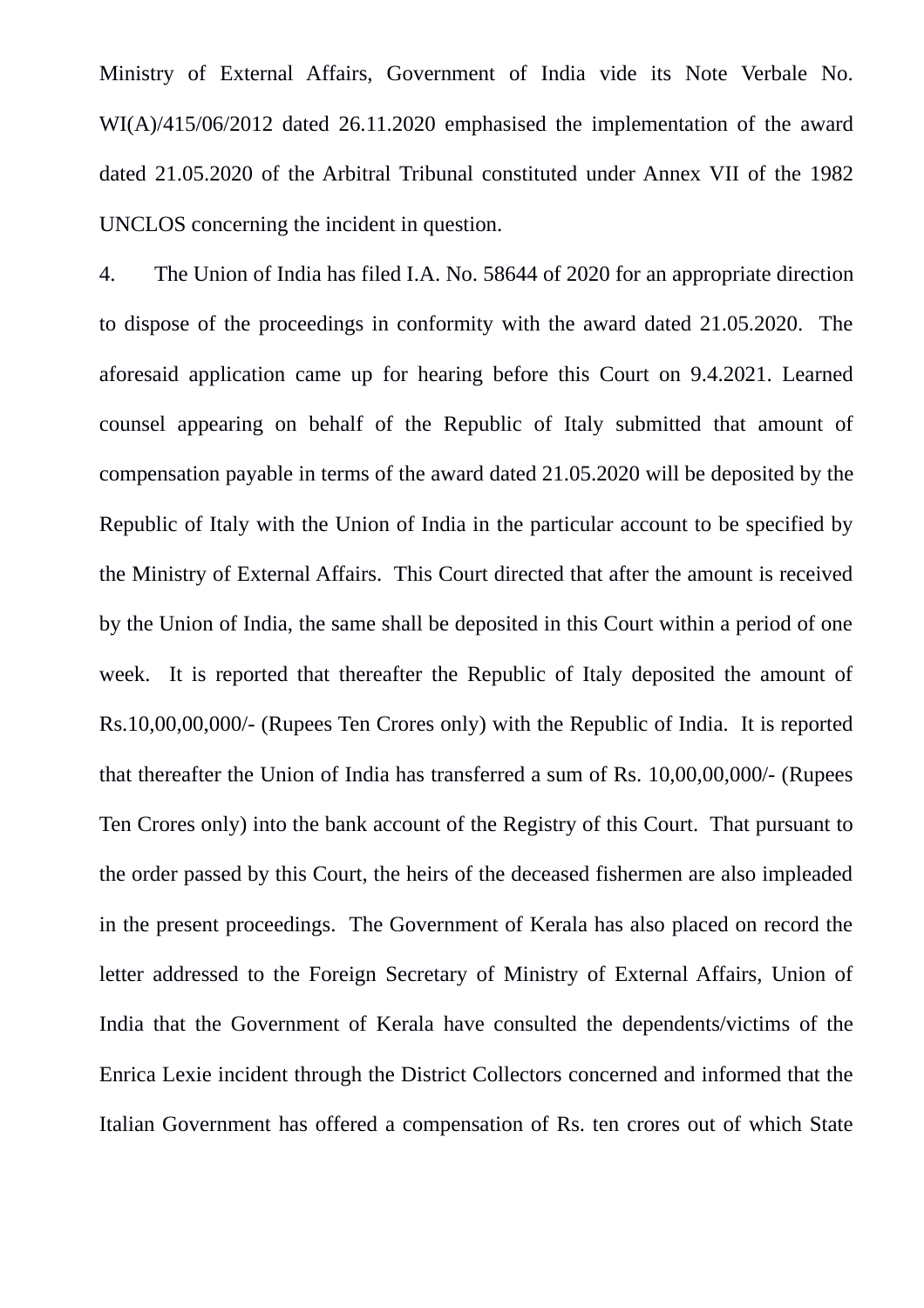Government proposes to disburse Rs. four crores to the dependents of each deceased and Rs. Two crores to the owner of the boat – St. Antony. It was also mentioned in the said letter that the legal heirs of each deceased and the owner of the boat have agreed to the proposal and consented in writing to accept the amount of compensation offered to them. In light of the above, it is prayed to dispose of the present proceedings and to quash the criminal proceedings in exercise of the powers under Article 142 of the Constitution of India.

5. We have heard Shri Tushar Mehta, learned Solicitor General of India, Shri Sohail Dutta, learned senior counsel appearing on behalf of the Republic of Italy and the petitioners, Shri K.N. Balagopal, learned senior counsel appearing on behalf of the State of Kerala and Shri Unnikrishnan, learned counsel appearing on behalf of the heirs of the deceased.

5.1 Learned counsel appearing on behalf of the respective parties have stated at the bar that their respective clients – Republic of Italy, Union of India, State of Kerala and the heirs of the deceased fishermen and the owner of the boat have agreed to accept the award dated 21.05.2020 of the Arbitral Tribunal. All of them have prayed to dispose of the present proceedings and quash the criminal proceedings in the larger interest of the victims and the heirs of the deceased, more particularly when the longdrawn dispute is being settled amicably.

6. Having heard the learned counsel appearing on behalf of the respective parties and considering the fact that the Arbitral Tribunal constituted under Annex VII of UNCLOS has delivered its award dated 21.05.2020 under which the Republic of Italy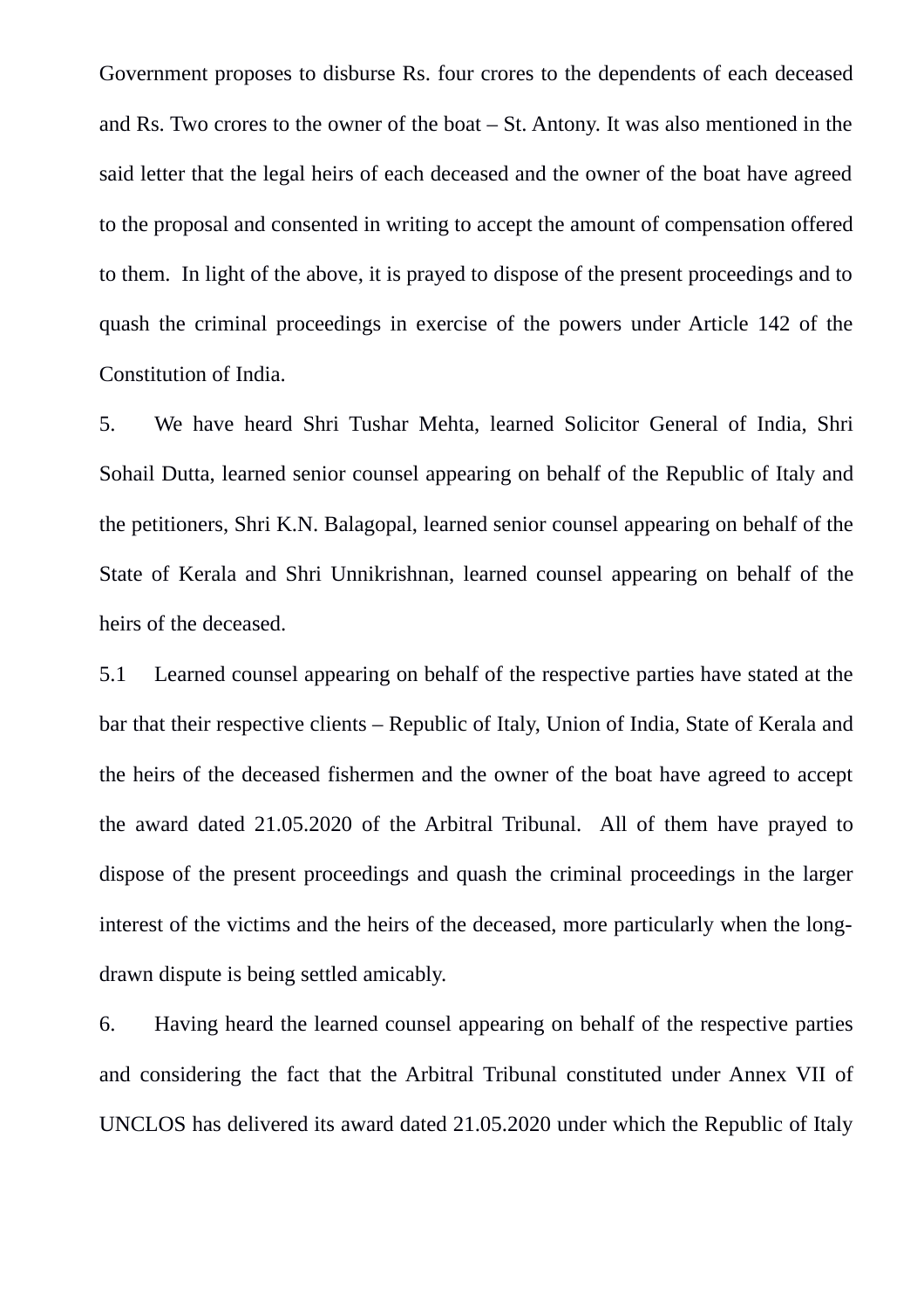has agreed to pay the compensation of Rs. Ten crores, over and above the amount of ex-gratia amount already paid and that the Arbitral Tribunal has also duly recorded Republic of Italy's commitment that following the award Italy will resume its criminal investigation into the incident of 15.02.2012 and now the Republic of Italy has deposited the amount of Rs. Ten Crores with the Union of India and thereafter the Union of India has transferred the said amount to the Registry of this Court and the State of Kerala as well as the heirs of the deceased fishermen and even the owner of the boat which was damaged have agreed to accept the award and even the Union of India has also accepted the award dated 21.05.2020 passed by the Arbitral Tribunal constituted under Annex VII of UNCLOS and when the long-drawn proceedings are coming to an end and we are satisfied that the amount of compensation of Rs. Ten Crores over and above the ex-gratia amount of compensation already paid to the heirs of the deceased fishermen offered and deposited by the Republic of Italy, deposited pursuant to award dated 21.05.2020 passed by the Arbitral Tribunal can be said to be a reasonable amount of compensation and can be said to be in the interest of heirs of the deceased, we are of the view that this is a fit case to close all the proceedings in India including criminal proceedings in exercise of powers under Article 142 of the Constitution of India.

However, at the same time, while disbursing the amount of compensation to the heirs of the deceased fishermen, i.e, Rs. Four Crores to the dependents/heirs of each deceased, their interest is also required to be protected so that the amount of compensation paid to them is not frittered away, by investing the amount in the name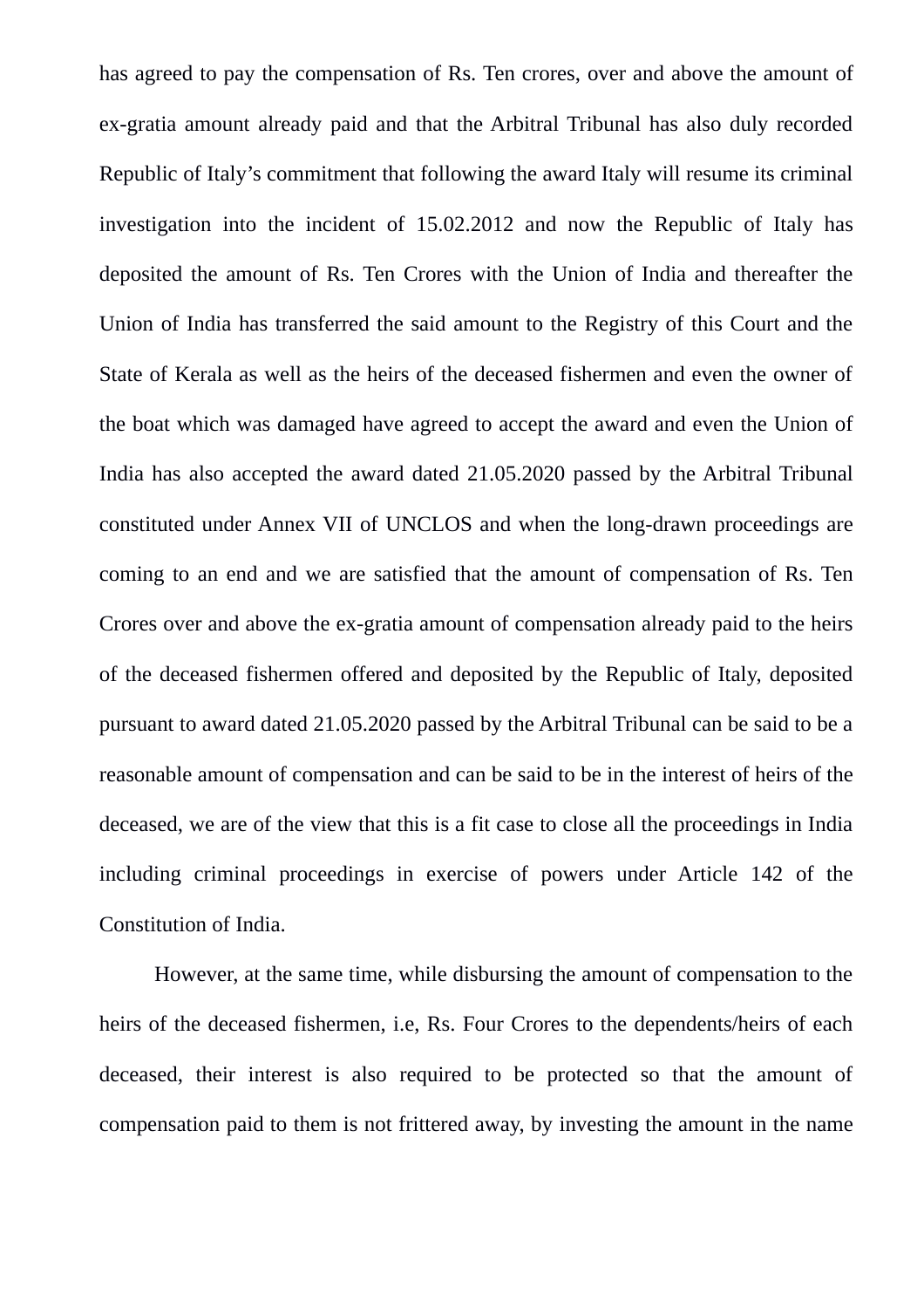of the dependents/heirs of each deceased in a Fixed Deposit in a nationalised bank for some time and they will be paid the periodical interest accrued thereon.

7. In view of the above and for the reasons stated above and in exercise of the powers under Article 142 of the Constitution of India, we dispose of/close the present proceedings by directing as under:

(a) FIR No.2/2012 of Coastal PS, Neendakara, Kollam, Kerala re-registered as FIR No. R.C. No. 04/2013/NIA/DLI dated 4 April 2013, under Sections 302, 307, 427 read with Section 34 of the Indian Penal Code, 1860 and Section 3 of the Suppression of Unlawful Acts Against Safety of Maritime Navigation and Fixed Platforms on Continental Shelf Act, 2002 registered by the National Investigation Agency, New Delhi, and all proceedings emanating therefrom including the proceedings pending before the Ld. Special Designated Court, Patiala House Courts, New Delhi are hereby quashed;

(b) The Bail-Bonds dated 2 June 2012 executed by Chief Master Sergeant Massimiliano Latorre and Sergeant Major Salvatore Girone as also Mr. Vishal Talwar and Mr. Vikas Talwar who stood as Sureties, in connection with the aforementioned FIR before the Ld. Special Designated Court, Patiala House Courts, New Delhi and the Ld. Registrar General of this Court are hereby discharged;

(c) The Ld. Registrar General of this Court shall release the original Bank Guarantees bearing Nos.0071IGFIN000618 and 0071IGFIN000418, both dated 11 June 2018 for Rs. Two Crores each, issued by the UCO Bank, Kollam Branch, extended through Letters of Extension Nos. UCO/KOLLAM/BG/02/2020-21 and UCO/KOLLAM/BG/01/2020-21 dated 28 May 2020, given on behalf of the two Sureties, Mr. Vikas Talwar and Mr. Vishal Talwar;

(d) All pending matters before this Hon'ble Court including (1) the Special Leave Petition (C) No. 20370 of 2012, (2) Writ Petition (C) No. 236 of 2014, (3) Writ Petition (C) No. 919 of 2014 and all pending I.As in the said proceedings are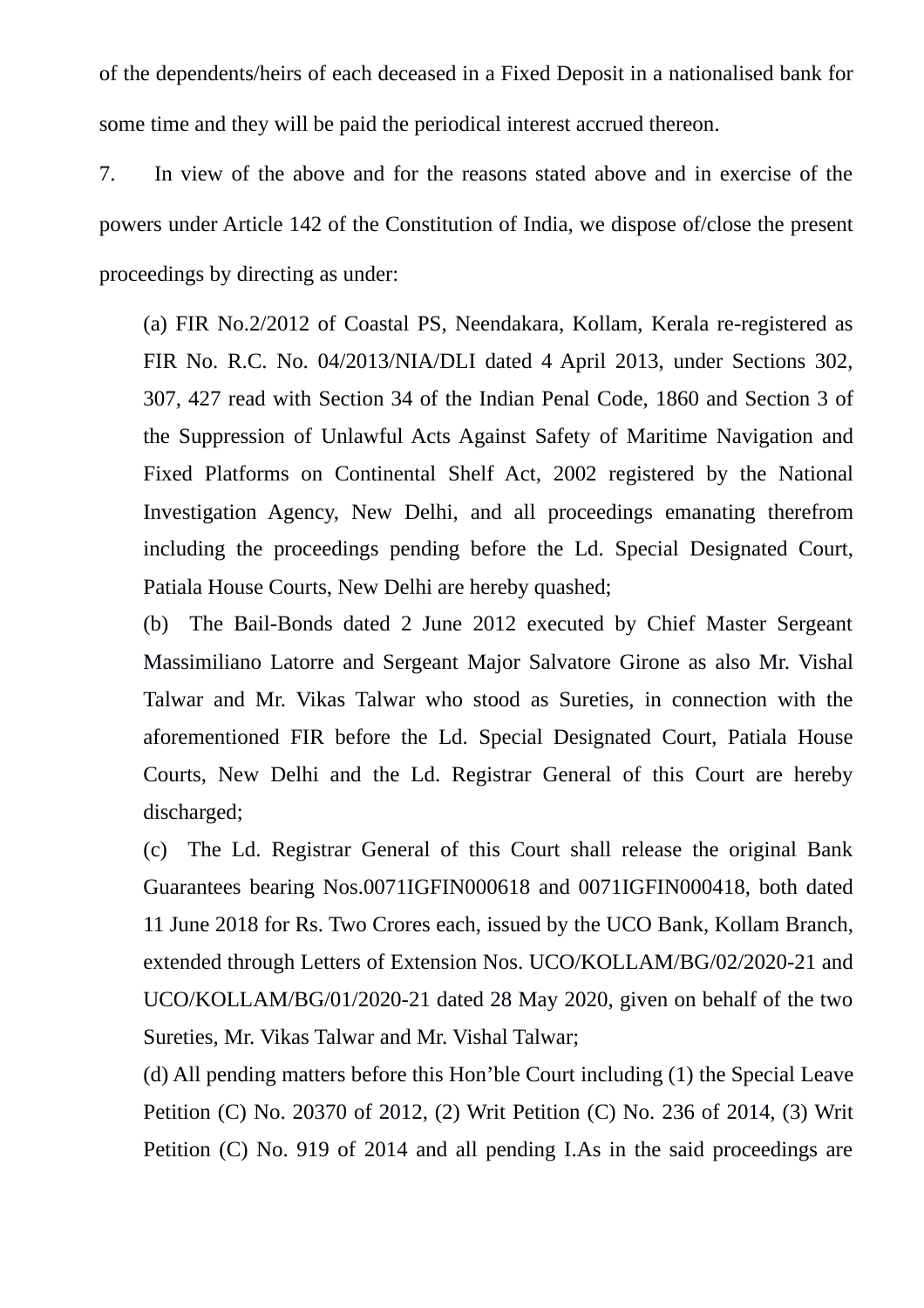disposed of with no order as to costs.

(e)As per the award dated 21.05.2020 and even as agreed by the learned senior counsel appearing on behalf of the Republic of Italy, learned Solicitor General appearing on behalf of the Union of India and the learned senior counsel appearing on behalf of the State of Kerala, now the Republic of Italy shall resume its criminal investigation in the events of 15.02.2012 and it is further directed that the Union of India, Republic of Italy and the State of Kerala shall cooperate with each other in pursuit of that investigation.

8. We also further direct that the amount of Rs. Ten Crores now lying with the Registry of this Court be transferred to the High Court of Kerala, out of which Rupees Four Crores be paid to the heirs of each deceased and Rs. Two crores be paid to the owner of the boat – St. Antony. We request the Hon'ble Chief Justice of the Kerala High Court to nominate a Judge to pass appropriate order of disbursement/investment of the amount to be paid to the heirs of each deceased (Rupees Four Crores each) so as to protect the interest of the heirs and ensure that the compensation is duly received by the heirs and not diverted/misappropriated. The order of disbursement/investment be passed after hearing the heirs of each deceased and appropriate order be passed, protecting the best interest of the heirs of each deceased. The remaining amount of Rs. Two Crores be paid to the owner of the boat  $-$  St. Antony by an account payee cheque.

> …………………………………J. [Indira Banerjee]

New Delhi; …………………………………..J.

June 15, 2021 [M.R. Shah]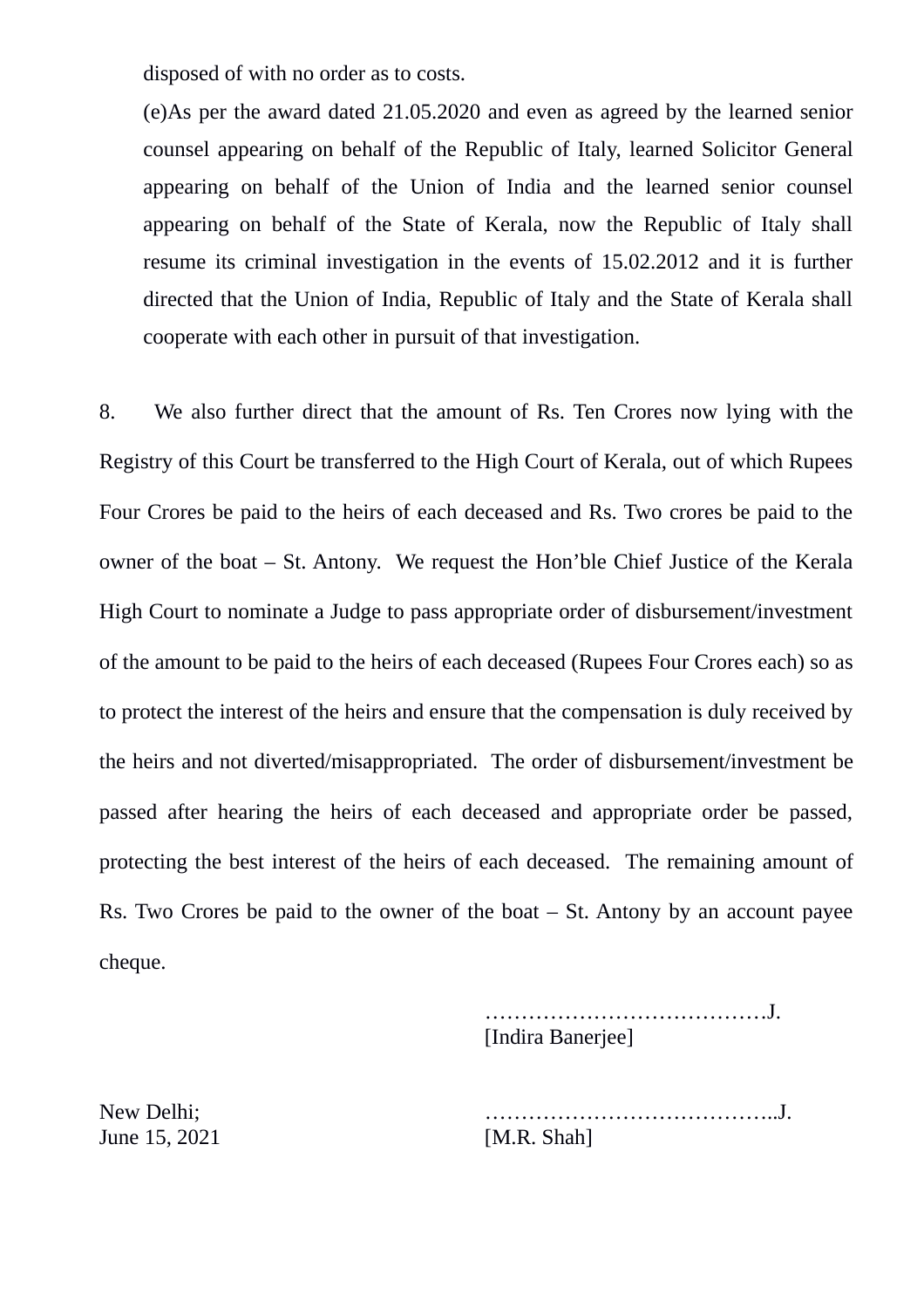#### **R E V I S E D**

**ITEM NO.43 Court 11 (Video Conferencing) SECTION XI-A**

 **S U P R E M E C O U R T O F I N D I A RECORD OF PROCEEDINGS**

**Petition(s) for Special Leave to Appeal (C) No(s). 20370/2012**

**(Arising out of impugned final judgment and order dated 29-05-2012 in WPC No. 4542/2012 passed by the High Court Of Kerala At Ernakulam)**

MASSIMILANO LATORRE & ORS. Petitioner(s)

 **VERSUS**

UNION OF INDIA . & ORS.

**([ OFFICE REPORT FOR DIRECTIONS ] (IA No. 58644/2020 - APPROPRIATE ORDERS/DIRECTIONS IA No.78649/2020 – INTERVENTION/IMPLEADMENT)**

**Date : 15-06-2021 These matters were called on for hearing today.**

**CORAM : HON'BLE MS. JUSTICE INDIRA BANERJEE HON'BLE MR. JUSTICE M.R. SHAH (VACATION BENCH)**

**For Petitioner(s) Mr. Suhail Dutt, Sr. Adv. Mr. Diljeet titus, Adv. Mr. Jagjit Singh Chhabra, AOR Mr. Ujjwal Sharma, Adv. Mr. Baljit Singh Kalha, Adv. Mr. Ninad Laud, Adv. Mr. Akshat Bhatnagar, Adv. Ms. Ananyaa Mazumdar, Adv. Mr. Saksham Maheshwari, Adv. For Respondent(s) Mr. Tushar Mehta, SG Mr. Aman Lekhi, ASG Mr. S.A. Haseeb, Adv. Mr. Suhashini Sen, Adv. Mr. Rajat Nair, Adv. Mr. B. V. Balaram Das, AOR**

> **Mr. G. Prakash, AOR Mr. Jishnu M.L., Adv.**

**Ms. Priyanka Prakash, Adv.**

**Ms. Beena Prakash, Adv.**

 **Mr. C. Unnikrishnan, Adv. Mr. A. Karthik, AOR Ms. Smrithi Suresh, Adv.**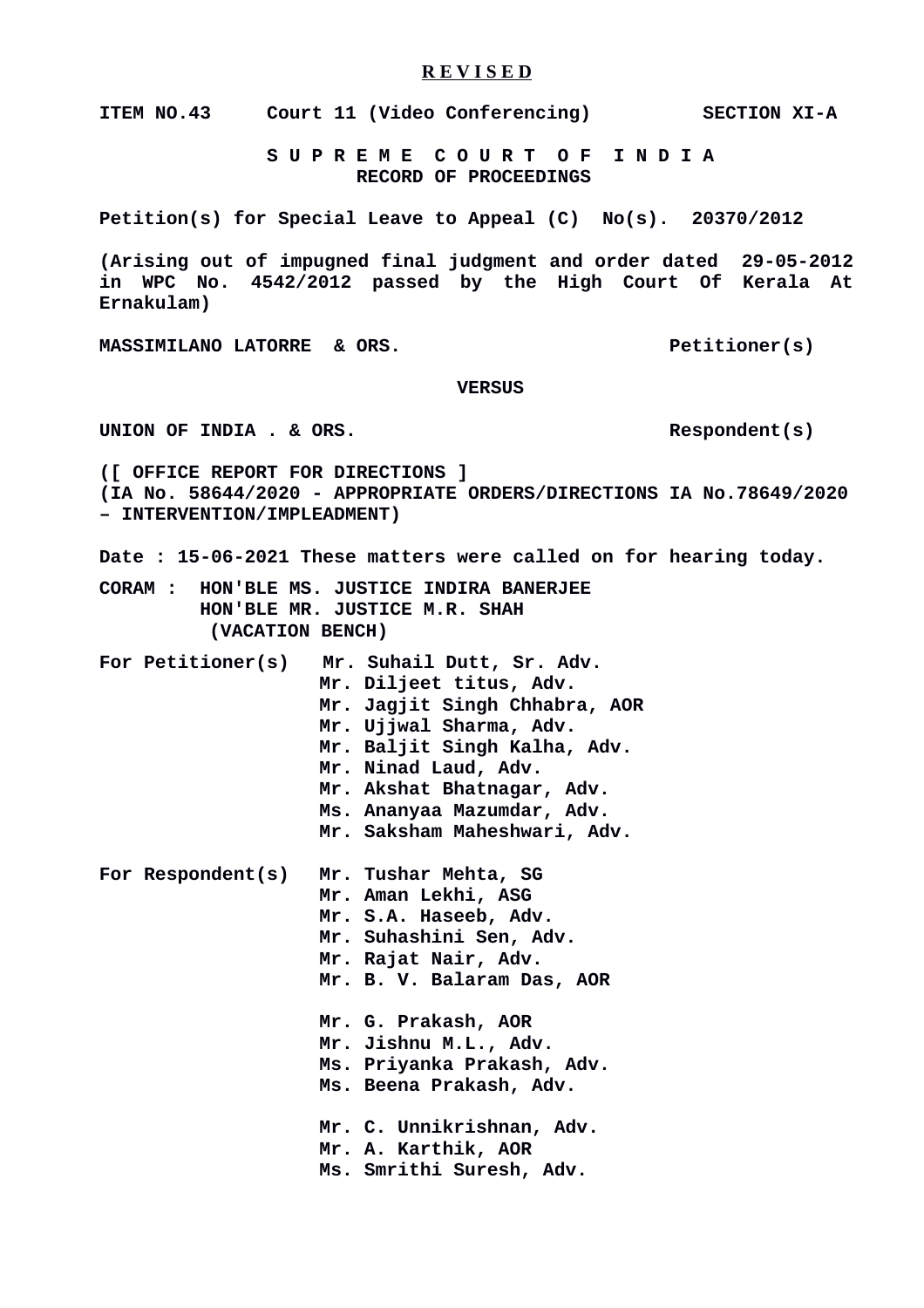#### **Ms. Sreepriya K., Adv. Mr. Arsh Khan, Adv.**

 **UPON hearing the counsel the Court made the following O R D E R**

**Application(s) for impleadment is/are allowed.** 

**This Court pronounced the reportable order concluding part of which reads as under :**

**"7. In view of the above and for the reasons stated above and in exercise of the powers under Article 142 of the Constitution of India, we dispose of/close the present proceedings by directing as under:**

**(a) FIR No.2/2012 of Coastal PS, Neendakara, Kollam, Kerala re-registered as FIR No. R.C. No. 04/2013/NIA/DLI dated 4 April 2013, under Sections 302, 307, 427 read with Section 34 of the Indian Penal Code, 1860 and Section 3 of the Suppression of Unlawful Acts Against Safety of Maritime Navigation and Fixed Platforms on Continental Shelf Act, 2002 registered by the National Investigation Agency, New Delhi, and all proceedings emanating therefrom including the proceedings pending before the Ld. Special Designated Court, Patiala House Courts, New Delhi are hereby quashed;**

**(b) The Bail-Bonds dated 2 June 2012 executed by Chief Master Sergeant Massimiliano Latorre and Sergeant Major Salvatore Girone as also Mr. Vishal Talwar and Mr. Vikas Talwar who stood as Sureties, in connection with the aforementioned FIR before the Ld. Special Designated Court, Patiala House Courts, New Delhi and the Ld. Registrar General of this Court are hereby discharged;**

**(c) The Ld. Registrar General of this Court shall release the original Bank Guarantees bearing Nos.0071IGFIN000618 and 0071IGFIN000418, both dated 11 June 2018 for Rs. Two Crores each, issued by the UCO Bank, Kollam Branch, extended through Letters of Extension Nos.UCO/KOLLAM/BG/02/2020-21 and UCO/KOLLAM/BG/01/2020-21 dated 28 May 2020, given on behalf of the two Sureties, Mr. Vikas Talwar and Mr. Vishal Talwar;**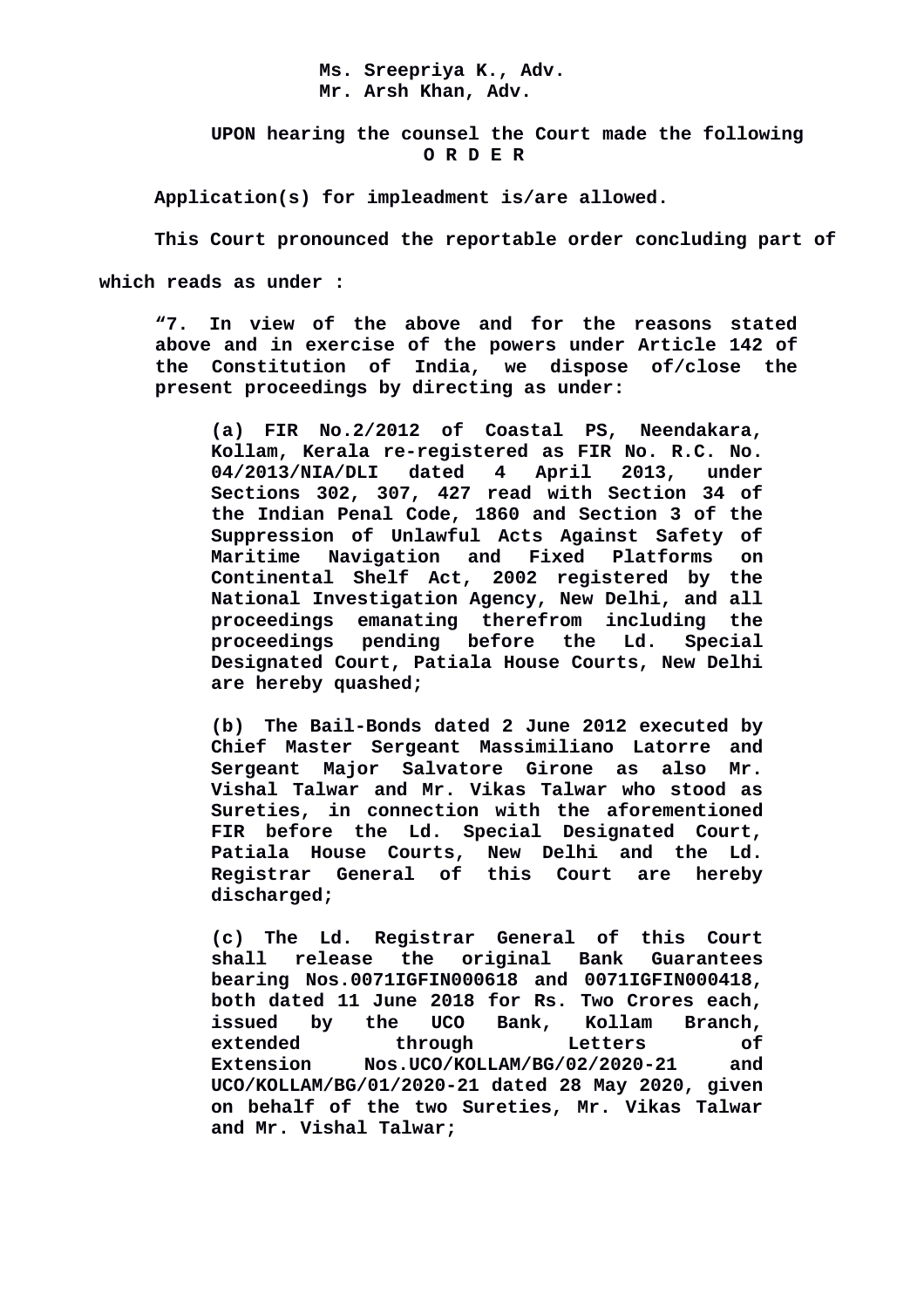**(d) All pending matters before this Hon'ble Court including (1) the Special Leave Petition (C) No. 20370 of 2012, (2) Writ Petition (C) No. 236 of 2014, (3) Writ Petition (C) No. 919 of 2014 and all pending I.As in the said proceedings are disposed of with no order as to costs.**

**(e) As per the award dated 21.05.2020 and even as agreed by the learned senior counsel appearing on behalf of the Republic of Italy, learned Solicitor General appearing on behalf of the Union of India and the learned senior counsel appearing on behalf of the State of Kerala, now the Republic of Italy shall resume its criminal investigation in the events of 15.02.2012 and it is further directed that the Union of India, Republic of Italy and the State of Kerala shall cooperate with each other in pursuit of that investigation."** 

**8. We also further direct that the amount of Rs. Ten Crores now lying with the Registry of this Court be transferred to the High Court of Kerala, out of which Rupees Four Crores be paid to the heirs of each deceased and Rs. Two crores be paid to the owner of the boat – St. Antony. We request the Hon'ble Chief Justice of the Kerala High Court to nominate a Judge to pass appropriate order of disbursement/investment of the amount to be paid to the heirs of each deceased (Rupees Four Crores each) so as to protect the interest of the heirs and ensure that the compensation is duly received by the heirs and not diverted/misappropriated. The order of disbursement/investment be passed after hearing the heirs of each deceased and appropriate order be passed, protecting the best interest of the heirs of each deceased. The remaining amount of Rs. Two Crores be paid to the owner of the boat – St. Antony by an account payee cheque."**

**Pending application(s), if any, stand disposed of.** 

**(MANISH ISSRANI) (MATHEW ABRAHAM)**

**COURT MASTER(SH) COURT MASTER(NSH)** 

**(Signed reportable order is placed on the file)**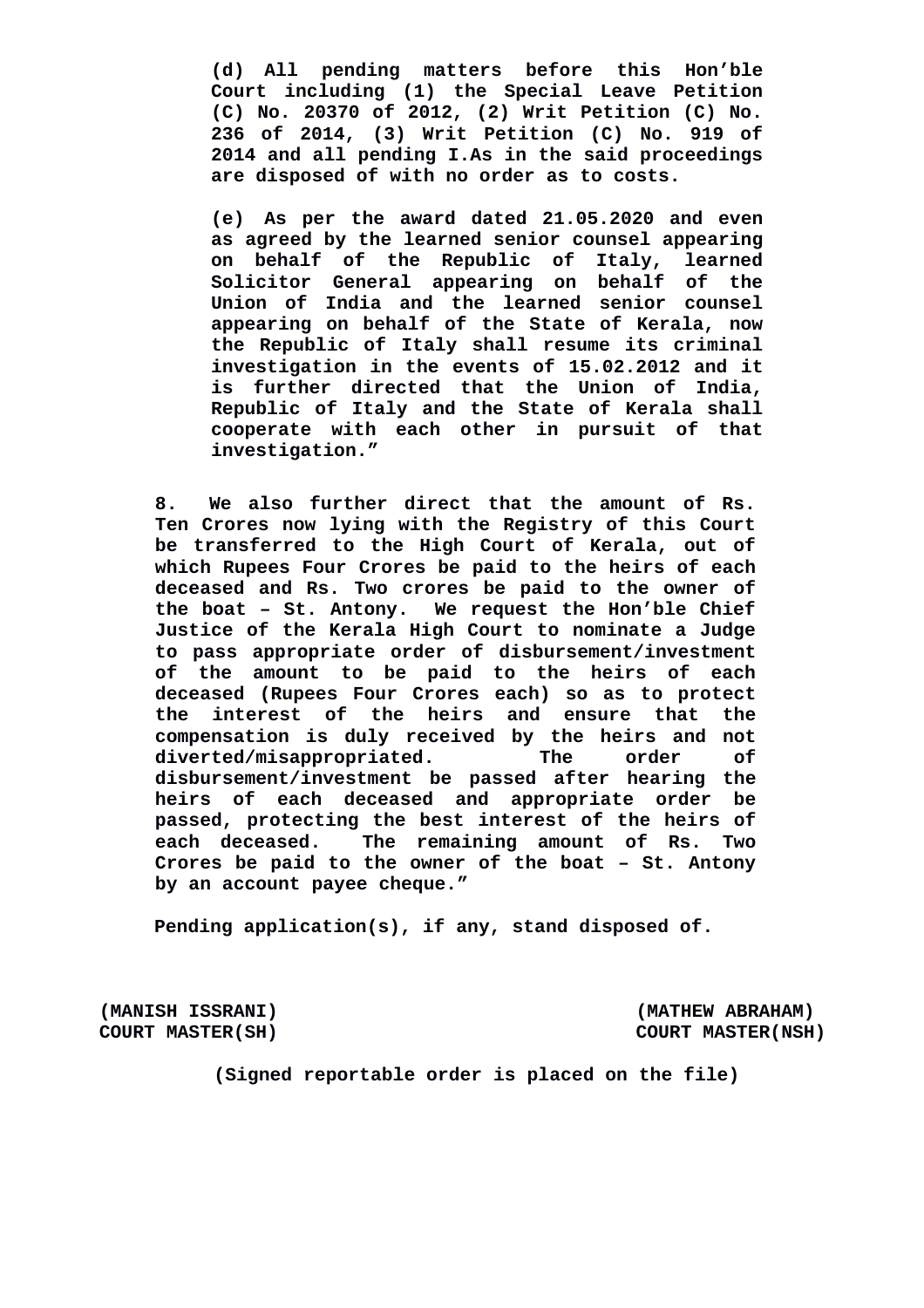**ITEM NO.43 Court 11 (Video Conferencing) SECTION XI-A S U P R E M E C O U R T O F I N D I A RECORD OF PROCEEDINGS Petition(s) for Special Leave to Appeal (C) No(s). 20370/2012 (Arising out of impugned final judgment and order dated 29-05-2012 in WPC No. 4542/2012 passed by the High Court Of Kerala At Ernakulam) MASSIMILANO LATORRE & ORS.** Petitioner(s)  **VERSUS** UNION OF INDIA . & ORS. **([ OFFICE REPORT FOR DIRECTIONS ] (IA No. 58644/2020 - APPROPRIATE ORDERS/DIRECTIONS IA No.78649/2020 – INTERVENTION/IMPLEADMENT) Date : 15-06-2021 These matters were called on for hearing today. CORAM : HON'BLE MS. JUSTICE INDIRA BANERJEE HON'BLE MR. JUSTICE M.R. SHAH (VACATION BENCH) For Petitioner(s) Mr. Suhail Dutt, Sr. Adv. Mr. Diljeet titus, Adv. Mr. Jagjit Singh Chhabra, AOR Mr. Ujjwal Sharma, Adv. Mr. Baljit Singh Kalha, Adv. Mr. Ninad Laud, Adv. Mr. Akshat Bhatnagar, Adv. Ms. Ananyaa Mazumdar, Adv. Mr. Saksham Maheshwari, Adv. For Respondent(s) Mr. Tushar Mehta, SG Mr. Aman Lekhi, ASG Mr. S.A. Haseeb, Adv. Mr. Suhashini Sen, Adv. Mr. Rajat Nair, Adv. Mr. B. V. Balaram Das, AOR Mr. G. Prakash, AOR Mr. Jishnu M.L., Adv. Ms. Priyanka Prakash, Adv. Ms. Beena Prakash, Adv. Mr. C. Unnikrishnan, Adv. Mr. A. Karthik, AOR Ms. Smrithi Suresh, Adv. Ms. Sreepriya K., Adv.**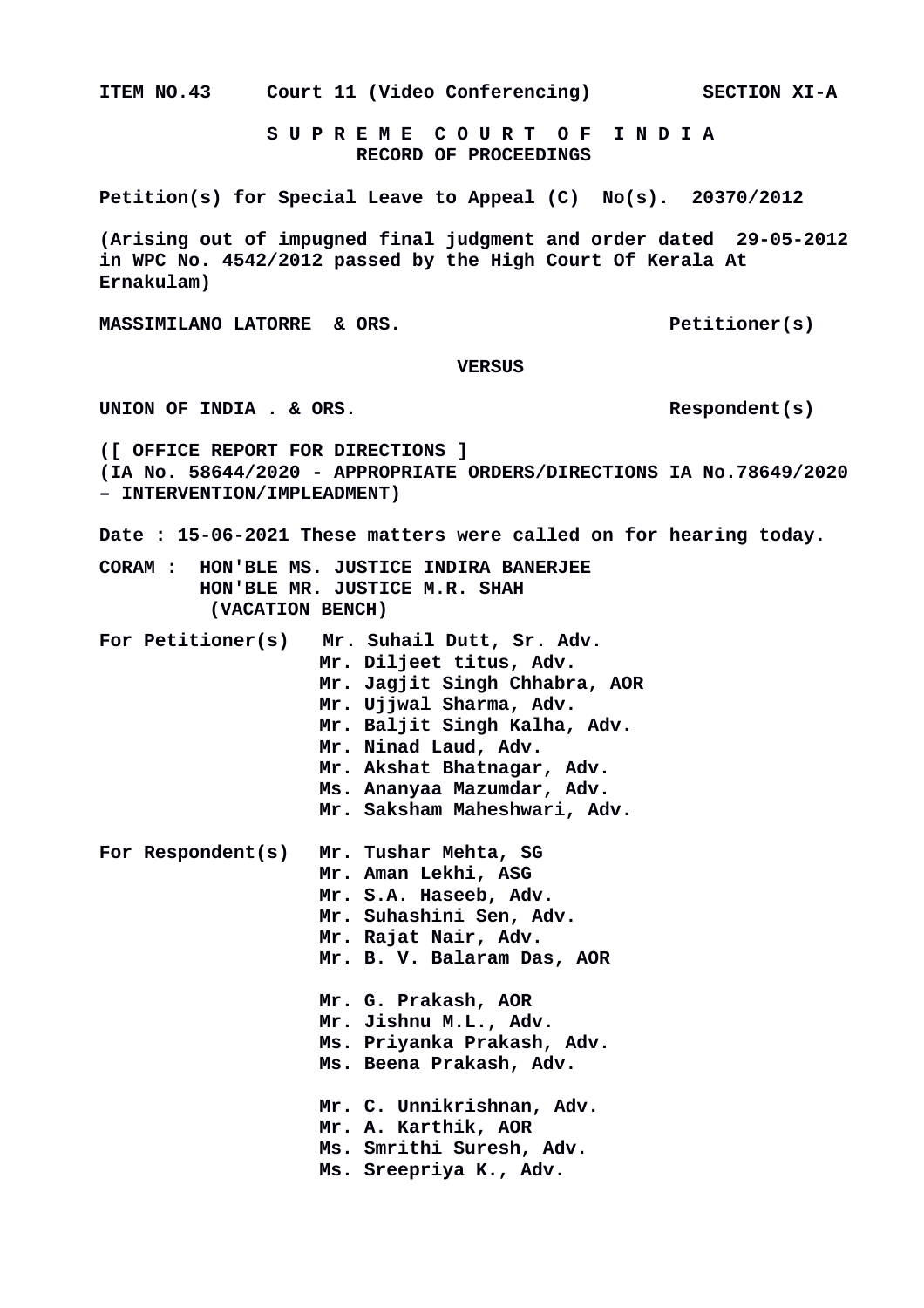#### **Mr. Arsh Khan, Adv.**

 **UPON hearing the counsel the Court made the following O R D E R**

**This Court pronounced the reportable order concluding part of which reads as under :**

> **"7. In view of the above and for the reasons stated above and in exercise of the powers under Article 142 of the Constitution of India, we dispose of/close the present proceedings by directing as under:**

**(a) FIR No.2/2012 of Coastal PS, Neendakara, Kollam, Kerala re-registered as FIR No. R.C. No. 04/2013/NIA/DLI dated 4 April 2013, under Sections 302, 307, 427 read with Section 34 of the Indian Penal Code, 1860 and Section 3 of the Suppression of Unlawful Acts Against Safety of Maritime Navigation and Fixed Platforms on Continental Shelf Act, 2002 registered by the National Investigation Agency, New Delhi, and all proceedings emanating therefrom including the proceedings pending before the Ld. Special Designated Court, Patiala House Courts, New Delhi are hereby quashed;**

**(b) The Bail-Bonds dated 2 June 2012 executed by Chief Master Sergeant Massimiliano Latorre and Sergeant Major Salvatore Girone as also Mr. Vishal Talwar and Mr. Vikas Talwar who stood as Sureties, in connection with the aforementioned FIR before the Ld. Special Designated Court, Patiala House Courts, New Delhi and the Ld. Registrar General of this Court are hereby discharged;**

**(c) The Ld. Registrar General of this Court shall release the original Bank Guarantees bearing Nos.0071IGFIN000618 and 0071IGFIN000418, both dated 11 June 2018 for Rs. Two Crores each, issued by the UCO Bank, Kollam Branch, extended through Letters of Extension Nos.UCO/KOLLAM/BG/02/2020-21 and UCO/KOLLAM/BG/01/2020-21 dated 28 May 2020, given on behalf of the two Sureties, Mr.**